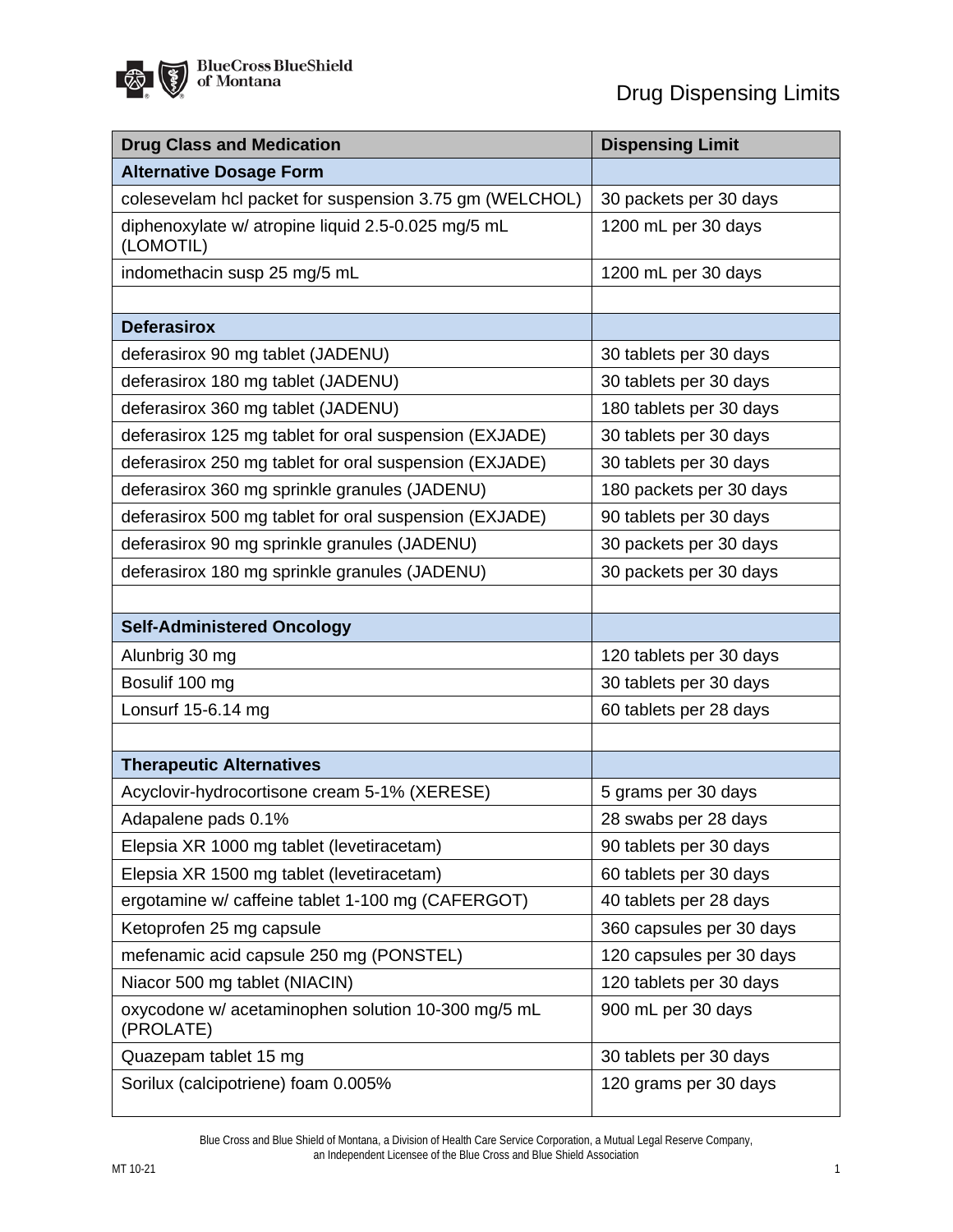| <b>Drug Class and Medication</b>                                                                                                 | <b>Dispensing Limit</b>                                   |
|----------------------------------------------------------------------------------------------------------------------------------|-----------------------------------------------------------|
| <b>Topical Corticosteroids</b>                                                                                                   |                                                           |
| amcinonide 0.01% cream, lotion, and ointment                                                                                     | 100 grams per 30 days (QL is<br>cumulative across agents) |
| betamethasone dipropionate 0.05% cream                                                                                           | 100 grams per 30 days (QL is<br>cumulative across agents) |
| betamethasone dipropionate 0.05% lotion                                                                                          | 100 grams per 30 days (QL is<br>cumulative across agents) |
| betamethasone dipropionate 0.05% ointment                                                                                        | 100 grams per 30 days (QL is<br>cumulative across agents) |
| betamethasone dipropionate spray emulsion 0.05%<br>(SERNIVO)                                                                     | 240 mL per 90 days                                        |
| calcipotriene-betamethasone dipropionate 0.005-0.064%<br>foam (ENSTILAR), ointment and suspension (Taclonex),<br>cream (WYNZORA) | 120 grams per 30 days (QL is<br>cumulative across agents) |
| clobetasol 0.05% aerosolized foam (OLUX)                                                                                         | 180 grams per 90 days (QL is<br>cumulative across agents) |
| clobetasol propionate cream 0.025% (IMPOYZ)                                                                                      | 100 grams per 30 days (QL is<br>cumulative across agents) |
| clobetasol propionate foam 0.05%                                                                                                 | 180 grams per 90 days (QL is<br>cumulative across agents) |
| desoximetasone 0.25% cream, ointment, spray, and gel                                                                             | 100 grams per 30 days (QL is<br>cumulative across agents) |
| diflorasone diacetate cream and ointment                                                                                         | 100 grams per 30 days (QL is<br>cumulative across agents) |
| diflorasone diacetate emollient base cream and ointment                                                                          | 100 grams per 30 days (QL is<br>cumulative across agents) |
| fluocinonide 0.05% cream (Fluocinonide)                                                                                          | 100 grams per 30 days (QL is<br>cumulative across agents) |
| fluocinonide 0.05% emulsified base cream (Fluocinonide)                                                                          | 100 grams per 30 days (QL is<br>cumulative across agents) |
| fluocinonide 0.05% gel (Fluocinonide)                                                                                            | 100 grams per 30 days (QL is<br>cumulative across agents) |
| fluocinonide 0.05% ointment (Fluocinonide)                                                                                       | 100 grams per 30 days (QL is<br>cumulative across agents) |
| fluocinonide 0.05% solution (Fluocinonide)                                                                                       | 100 grams per 30 days (QL is<br>cumulative across agents) |
| halcinonide cream                                                                                                                | 100 grams per 30 days (QL is<br>cumulative across agents) |
| halcinonide ointment                                                                                                             | 100 grams per 30 days (QL is<br>cumulative across agents) |

Blue Cross and Blue Shield of Montana, a Division of Health Care Service Corporation, a Mutual Legal Reserve Company, an Independent Licensee of the Blue Cross and Blue Shield Association